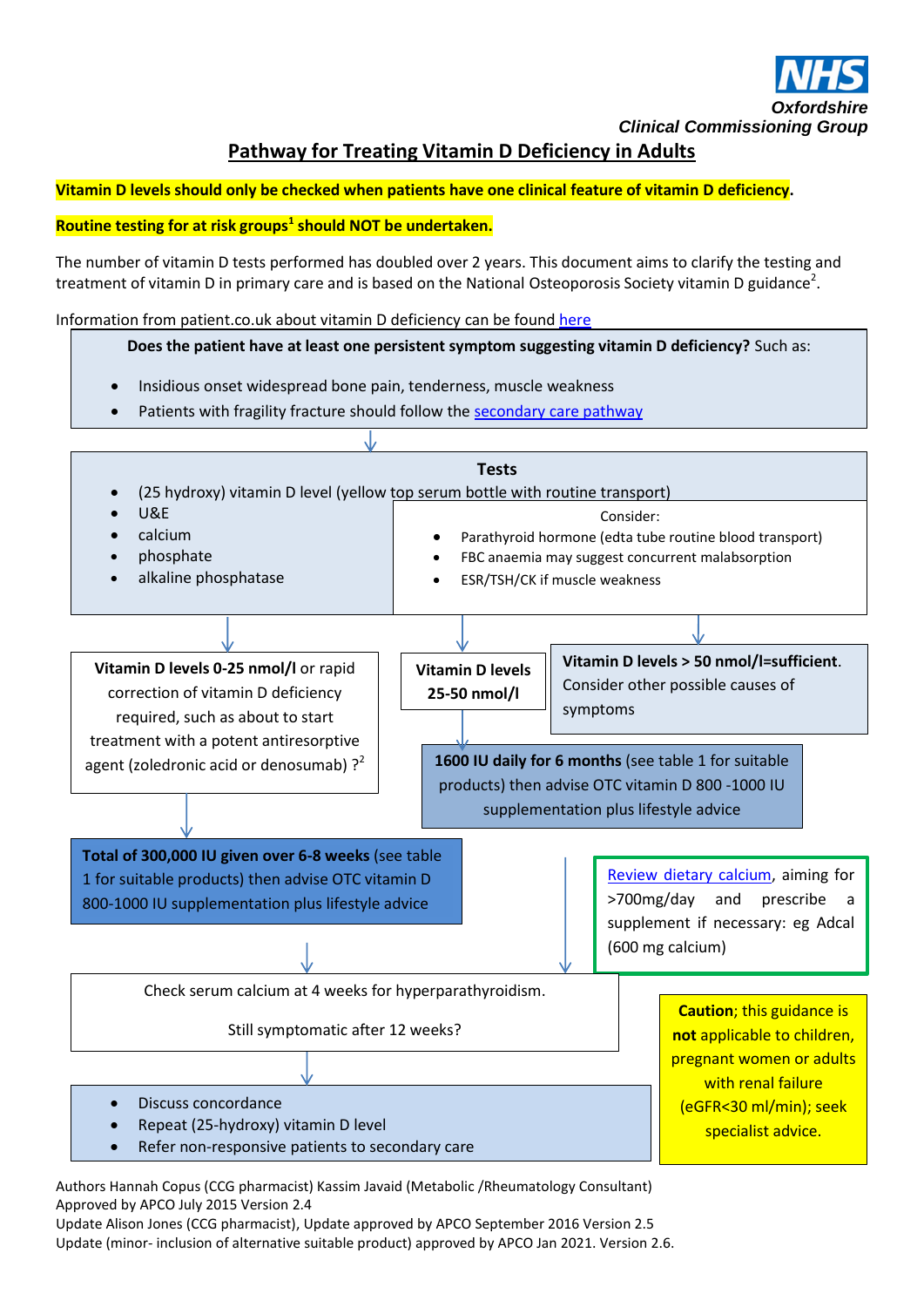### **Are low vitamin D levels a consequence or cause of ill health?**

Recently many other health problems –including cardiovascular disease, type 2 diabetes, several cancers, and autoimmune conditions have been associated with vitamin D insufficiency. However new evidence suggests that low vitamin D levels are more likely to be a consequence than a cause of ill health<sup>3&4</sup>. Further studies are needed to clarify this issue.

# **Suitable Products for Treating Low levels of Vitamin D**

In addition to the licensed lower dose (800IU) vitamin D products, there are now a number of licensed high dose vitamin D products available and this list is likely to increase further over the next year. See Prescribing Points for updates. If prescribing high dose vitamin D is appropriate then use a licensed and cost effective product.

| <b>Product</b>                                          | <b>Strength</b><br>IU        | Cost                                       | 12 week treatment regime<br>(300,000 IU over 6-8 weeks) | 6 month treatment regime<br>(1600 IU daily for 6 months) | <b>Comments</b>                  |
|---------------------------------------------------------|------------------------------|--------------------------------------------|---------------------------------------------------------|----------------------------------------------------------|----------------------------------|
|                                                         |                              |                                            | for vitamin D level<br>$0-25$ nmol/l                    | for vitamin D level<br>26-50 nmol/l                      |                                  |
| Plenachol<br>Capsules                                   | 40,000                       | 10 caps<br>£15.00                          | 1 capsule weekly for 7 weeks<br>$Cost = £10.50$         | N/A                                                      |                                  |
| Strivit D3<br>capsules (1st<br>line choice)             | 20,000                       | 20 caps for<br>£13.15                      | 2 capsules weekly for 7 weeks<br>$cost = £9.21$         | N/A                                                      |                                  |
| Plenachol<br>Capsules                                   | 20,000                       | 10 caps<br>£9.00                           | 2 capsules weekly for 7 weeks<br>$cost = £12.60$        | N/A                                                      |                                  |
| Aviticol                                                | 20,000                       | 30 caps £29                                | 2 caps weekly for 7 weeks<br>$cost = £13.53$            | N/A                                                      |                                  |
| *Fultium D3<br>capsules                                 | 20,000                       | 15 caps<br>£17.04                          | 2 capsules weekly for 7 weeks<br>cost £15.90            | N/A                                                      |                                  |
| Invita D3 oral<br>solution 1 ml<br>ampoule              | 25,000                       | 3x1ml<br>ampoule<br>£4.45                  | 2 ampoules weekly for 7<br>weeks $cost = £20.77$        | N/A                                                      | Do not put                       |
| Strivit D3<br>capsules (1st<br>line choice)             | 3200                         | 30 caps<br>£9.32                           | 1 capsule daily for 12 weeks<br>cost £26.10             | N/A                                                      | on repeat<br>Add stop<br>date to |
| *Fultium D3<br>capsules                                 | 3200                         | 30 caps<br>£13.32                          | 1 capsule daily for 12 weeks<br>cost £37.30             | N/A                                                      | prescription                     |
| Strivit D3<br>capsules (1 <sup>st</sup><br>line choice) | 800                          | 30 caps<br>£2.50                           | 4 capsules daily for 12 weeks<br>cost £28.00            | 2 capsules daily for 6 months<br>cost £30.00             |                                  |
| *Fultium D3<br>capsules                                 | 800                          | 30 caps<br>£3.60                           | 4 capsules daily for 12 weeks<br>cost £40.32            | 2 capsules daily for 6 months<br>cost £43.20             |                                  |
| Fultium D3<br>drops                                     | 3 drops<br>contain<br>200IU. | $25ml =$<br>£10.70<br>$1 ml = 41$<br>drops | 60 drops (4000iu) daily for 11<br>weeks. Cost £48.23    | 24 drops (1600iu) daily for 6<br>months £45              |                                  |
| Desunin<br>tablets                                      | 800                          | 30 tabs<br>£3.60                           | 4 tablets daily for 12 weeks<br>cost £40.32             | 2 tablets daily for 6 months<br>cost £43.20              |                                  |

#### **Table 1: Examples of suitable products for treating low levels of vitamin D**

Authors Hannah Copus (CCG pharmacist) Kassim Javaid (Metabolic /Rheumatology Consultant) Approved by APCO July 2015 Version 2.4

Update Alison Jones (CCG pharmacist), Update approved by APCO September 2016 Version 2.5 Update (minor- inclusion of alternative suitable product) approved by APCO Jan 2021. Version 2.6.